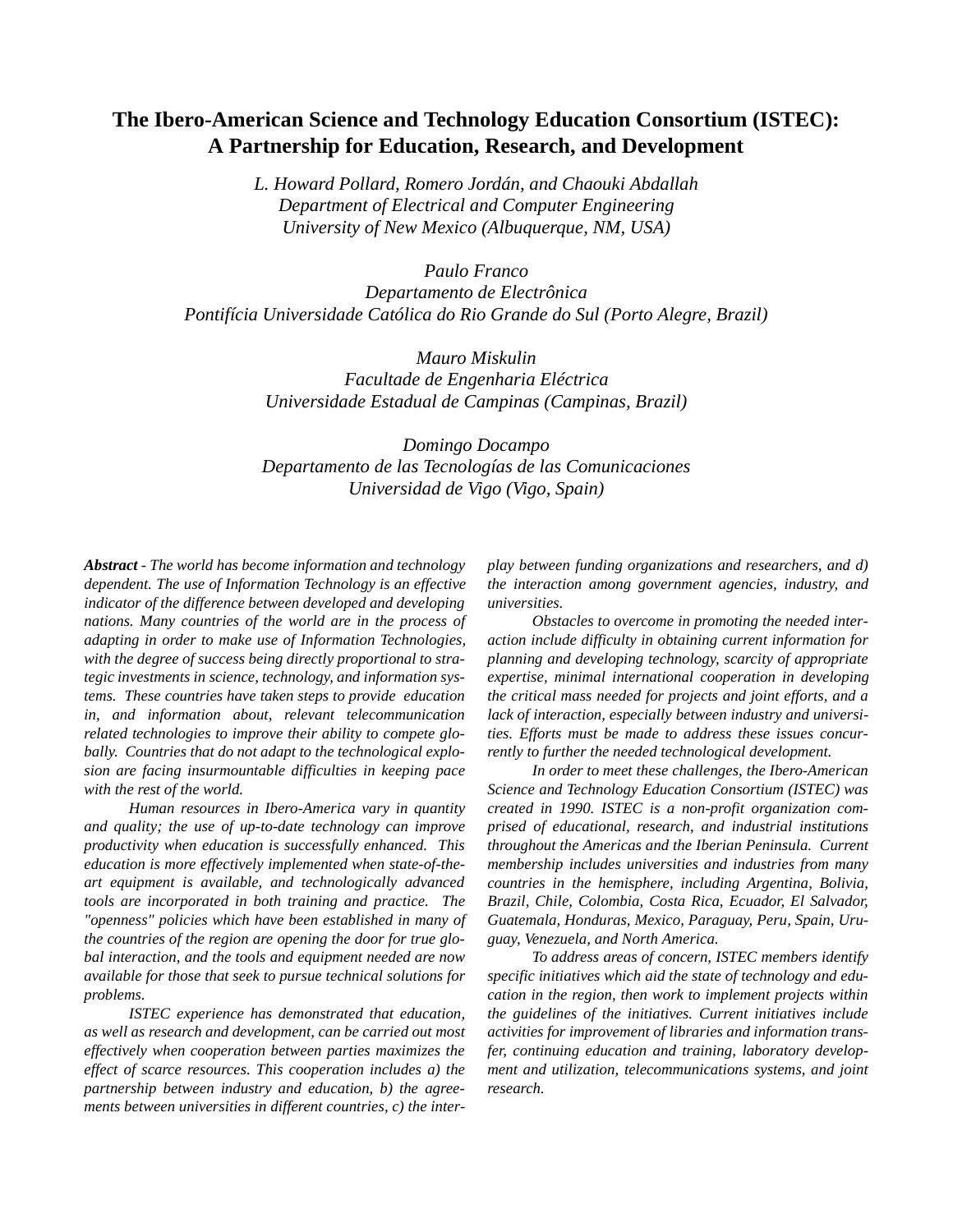*The continuing activities of ISTEC have demonstrated extensive interest in cooperating for improvement of education, research and development, technology transfer, and economic development. The Consortium has successfully implemented a number of projects and initiatives which are improving the quantity and quality of technical education in Ibero-America.* 

### **Introduction - Background**

During the summer of 1990, personnel from the University of New Mexico visited several institutions in South America to identify and evaluate opportunities for successful collaboration in an international program of scientific education and development. Meetings were held with authorities of various countries, educational institutions, research facilities, and industrial firms, in order to gage interest in establishing a program of innovative cooperation in technical fields. The cooperation in question included hands-on education, research, and technology transfer in state-of-the-art technology and science. The meetings led to the identification of areas of common interest and possible fields of cooperation and research.

This fact finding mission identified a number of characteristics of the state of technology education and research in Latin America:

- Human resources in each country vary in quality and quantity. The more technologically developed countries do have a number of qualified personnel, but in many cases their activities are curtailed by a lack of up-to-date tools. Other countries, because of ongoing economic transitions, are in danger of losing qualified personnel as they seek better economic situations elsewhere. Many of these nations have capable personnel, but need further technical training to bring them up-to-date, and to allow them to contribute to the progress of the country and region.
- In all countries there is a need for more state-of-theart equipment. In some nations large amounts of effort are invested in creating equipment (albeit good equipment) which could be readily purchased at a reasonable cost. Political realities have not permitted these purchases. Talents and efforts would be better spent in furthering the state-of-the-art, rather than redesigning equipment which could easily be obtained elsewhere. Since the 1990 visit, many countries have made significant strides in this area.
- The visits resulted in an almost universal interest in cooperative activities in innovative hands-on education, research, and access to information. Each university has its own profile of needs and abilities, and is anxious to initiate action to improve technical capabilities.
- Industries and universities which were visited expressed a willingness to participate, and to work with one another. This readiness for joint activities is indicative of the desire of all parties to work together for the good of the country and region, and it should be encouraged to allow the talents of the different groups to be fully utilized.
- The new "openness" policy which has been established in many countries will lead to true global interaction. That is, international firms should be able to participate in joint ventures and other activities and be protected by law. [Sudden "openness" implies the immediate death of many industries; gradual (2 to 5 years) opening seems to be the appropriate mode of operation.]
- The industrial organizations that were visited expressed a common need for hands-on education, research, and access to information and talent. That is, the industries recognized the need to work with universities, but also insisted that the interaction lead to usable ideas, and to solutions of real problems. It is imperative that theory be applied to the needs of the country and region, not solely utilized to generate papers for publication.
- Government resources allocated for upper-level education are limited and must be used wisely. A portion of these resources should be utilized to establish costeffective mechanisms used for bringing current educators and researchers up to date in their fields. Since these resources are also used for "normal" expenditures in higher education, these resources are thinly spread over all of the schools.
- Due to the improved "openness" and enhanced international cooperation, a variety of opportunities are available for business and investment in Latin America.
- In many of the countries the time has come for industry to change its mode of operation from copying technology to generating and utilizing new technology. This can only be brought about with long term planning for technology, incorporating appropriate research facilities and training sites.

 The interactions and activities undertaken in the trip confirmed that there are a great number of bright, dedicated, and highly motivated people in Ibero-America. All parties will benefit from increased technical emphasis, both in education and in creation of market opportunities. These observations resulted in the following recommendations:

An aggressive and innovative international science and technology mechanism will lead to better technical education in all participating countries and to better business opportunities for new and established industry.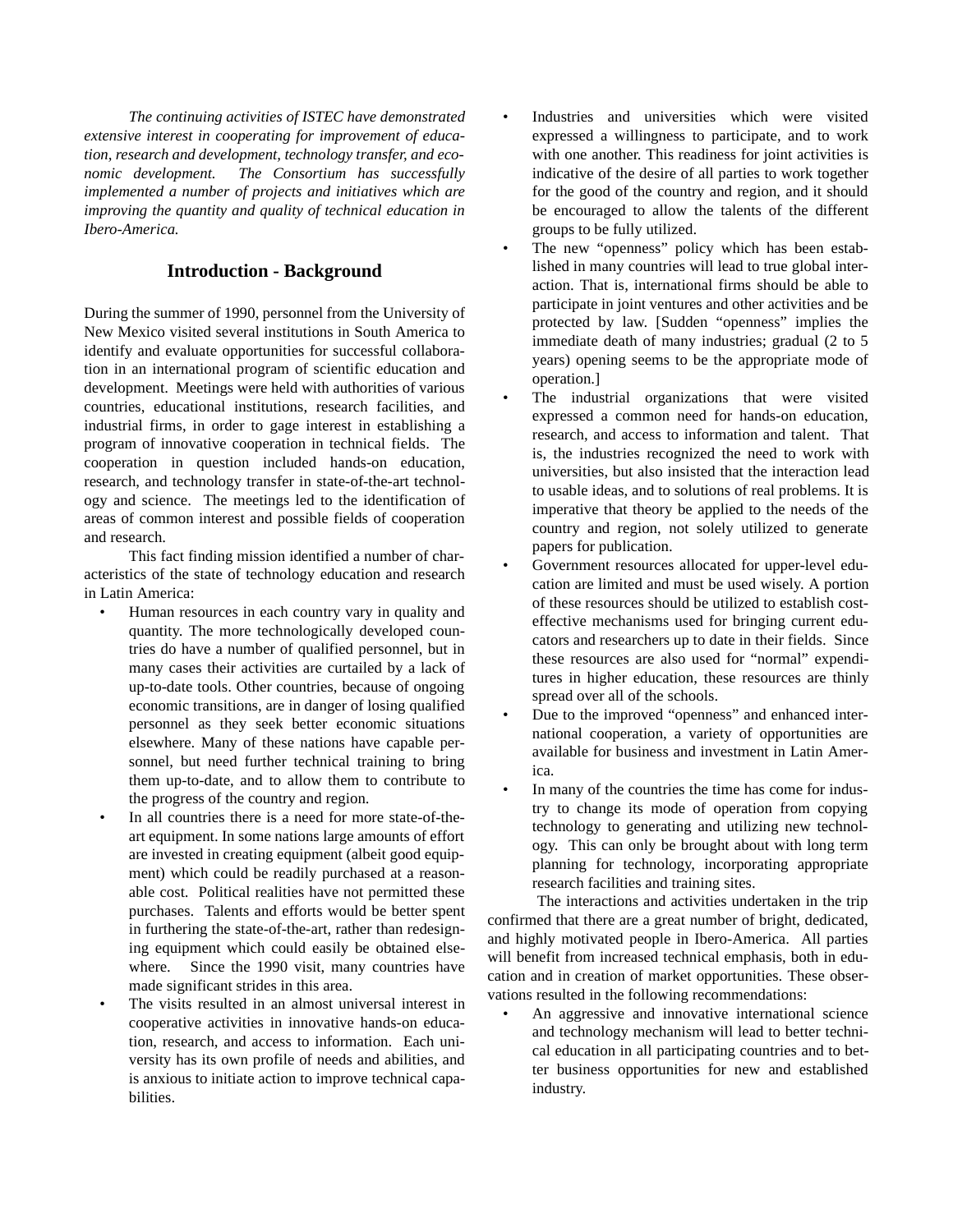- It is imperative that any organization which carries out high-level educational efforts make direct contact with universities throughout the region. Care must be taken to minimize duplication of efforts and to maximize utilization of scarce resources.
- It is imperative that any organization have access to current technology information in order to be able to be competitive with its use of technology.
- Industries must be actively involved in the educational process, identifying areas of concern for additional training and supporting universities with appropriate projects and equipment. Industry can have a positive influence in bringing together entities with similar interests, joining with universities in an international collaborative effort.
- Governmental support for technical programs in Latin America needs to be encouraged. This includes both programs in the US (and other concerned nations) which offer technical assistance to the region, and programs within the countries which seek to develop and utilize technology. Countries need a sound, aggressive, and flexible policy that promotes science and technology. A number of programs of the international funding agencies provide assistance to countries in Latin American, and these programs must be given emphasis and direction.

Clearly, a concerted effort will be required to enable Ibero-American countries to play an active role in the emerging international market place. In order for a nation or region to achieve world class competitiveness it must utilize all available tools that enhance its human resources and expand the possibilities for an improved economy. This includes gaining private and public access to state-of-the art technology, creating new and modifying existing programs of study in engineering and the sciences, as well as installing new and updating current research and development (R&D) laboratories. It also involves cooperating in joint R&D projects, and facilitating non-traditional exchange of personnel across international and educational boundaries. To keep these activities coordinated, current telecommunication facilities must be improved, permitting real-time access to information and new methods of research and development. Finally, technical training programs must be developed to upgrade the human resource skills which will be utilized to do the work.

Critical obstacles to overcome in carrying out activities required by this update of capabilities include:

- a) Lack of current information for planning and developing technology
- b) Lack of expertise in the use of information
- c) Lack of international cooperation in developing the critical mass needed for projects and joint efforts
- d) Lack of interaction (lack of confidence and sometimes lack of information) between universities and industries

The above difficulties are exacerbated by the lack of awareness of the existence and interplay of the above obstacles. It is imperative that efforts be made to address these issues *concurrently* in order to further the technological development of Ibero-America.

## **The Ibero-American Science and Technology Education Consortium**

Subsequent to the fact-finding trip made by the personnel from the University of New Mexico (UNM), an organizational meeting was held for the purpose of addressing the concerns of international technical education and cooperation. At that time the Ibero-American Science and Technology Consortium (ISTEC) was created, bringing together parties from throughout Ibero-America interested in creating mechanisms for enhancing the availability and quality of technology and science.

ISTEC is a non-profit organization comprised of educational, research, and industrial institutions throughout the Americas and the Iberian Peninsula. The Consortium has been established to accelerate development by fostering scientific, engineering, and technology education, to promote joint international research and development efforts among universities, scientific centers and industry, and to provide a cost-effective vehicle for technology transfer.

The objectives of the Consortium are to conceive, plan, and carry out activities of higher education, research and development, and technology transfer, for the purpose of facilitating scientific and technical progress of the Ibero-American countries. ISTEC participants encourage the free flow and access of information in the pursuit of technical excellence. Present emphasis is in the fields of science, engineering, and technology; future extensions into other areas are expected and encouraged.

As described in detail above, availability of technology plays a major role in the development of an area, and so ISTEC members work to form active partnerships between industry and education. This interaction is depicted in Figure 1, which shows direct cooperation between universities and local and multinational industries. This cooperation can take the form of research and development, technology transfer, educational development, and other forms of mutual cooperation. By acting jointly, universities serve the needs of the area by providing appropriate training, while the industries gain access to research and development laboratories with reduced investment requirements.

International cooperation of ISTEC institutions is provided by communication mechanisms established through the Consortium, as shown in Figure 2. Universities and industries which are located in geographically diverse and distant areas can form alliances which share information, personnel, and other resources. These alliances allow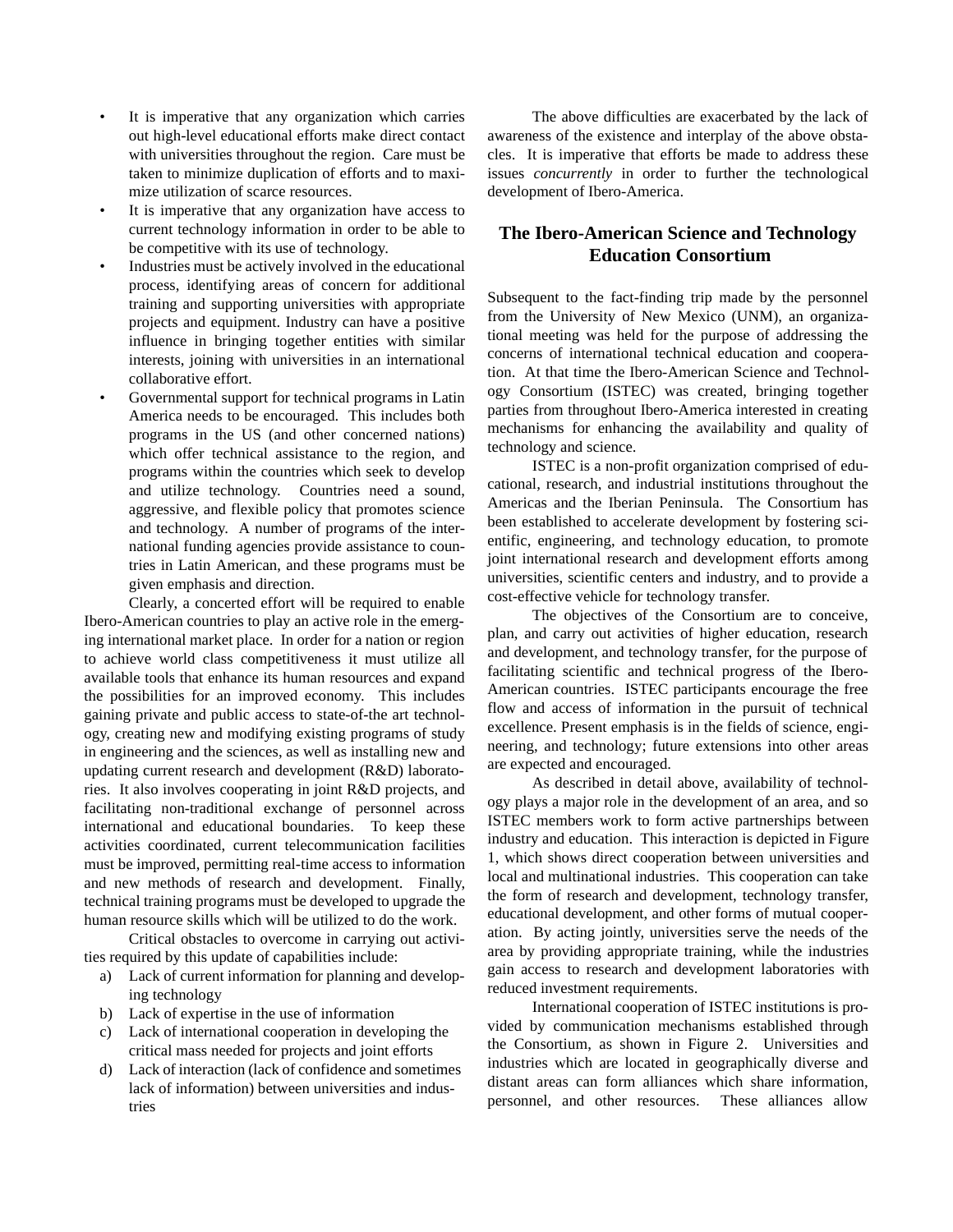

Figure 1. Cooperation of ISTEC Members.

enhancement of technology and science for all participants, with a corresponding positive effect on the development of the region.

Funding for Consortium administration, project design and execution, and other activities is derived from a number of local, regional and international avenues. Each member contributes to operational expenses through annual membership dues.

ISTEC draws its members from an area which is notable in its diversity, geographically, technically, and educationally. Members from throughout Ibero-America have agreed to a Memorandum of Understanding which establishes an organizational structure which consists of the following entities:

- General Assembly: All members enjoy representation in the General Assembly, the functions of which are to form policy for the Consortium and to direct the activities of the Executive Committee. The General Assembly has the authority to alter the terms of the Memorandum of Understanding, to admit new members, and to allocate dues received.
- Executive Committee: Members are elected by the General Assembly, carry out the policies established by the General Assembly, promote Consortium activities, and have authority to endorse proposals submitted by members. The Executive Committee may also admit new members on a provisional basis. The Executive Committee consists of nine to thirteen members, as directed by the General Assembly; one third of the members are chosen from industry and two thirds from educational institutions, drawn from all geographic areas involved with ISTEC as determined by the General Assembly.
- Secretariat: Personnel from appropriate ISTEC member countries administer the day-to-day activities of the Consortium, and also serve as a central source for information and management.



Figure 2: Cooperation through the Consortium.

The primary service of the Secretariat is presently being provided by the University of New Mexico, utilizing both the Department of Electrical and Computer Engineering and the Latin American Institute. Other regional Secretariat branches with convenient geographic locations are the Universidad de Vigo (UVI) in Vigo, Spain, and the Universidade Estadual de Campinas (UNICAMP), in Campinas, Brazil.

The administrative costs of the Consortium are financed by member dues, while funding is sought for specific projects which involve members in participating institutions. In addition, the State of New Mexico has financially supported the Secretariat activities at the University of New Mexico. Thus, all members contribute to the overall administration of the organization, while funding sources are sought for implementation of specific projects.

#### **ISTEC Initiatives**

The formation of ISTEC allows member institutions to work together to bridge the technological gap and bring Ibero-America into the 21st century. This is being accomplished as members identify specific initiatives which aid the state of technology and education, as well as the development of the region, then work to implement those initiatives.

The Consortium's initiatives are member-driven, flexible, and run concurrently. Within initiatives, projects are identified, planned, and implemented. The distributed structure from which the projects stem actively avoids duplication of efforts and inherently responds to membership needs. ISTEC participants encourage the free flow and access of information in the pursuit of technical excellence. Projects are designed with both short- and long-term goals, as well as consideration of social impact. They are dynamic and expandable, and coordination is encouraged to maximize the utilization of available resources. A number of these initiatives are underway (see companion article), including activities for improvement of libraries, continuing education,